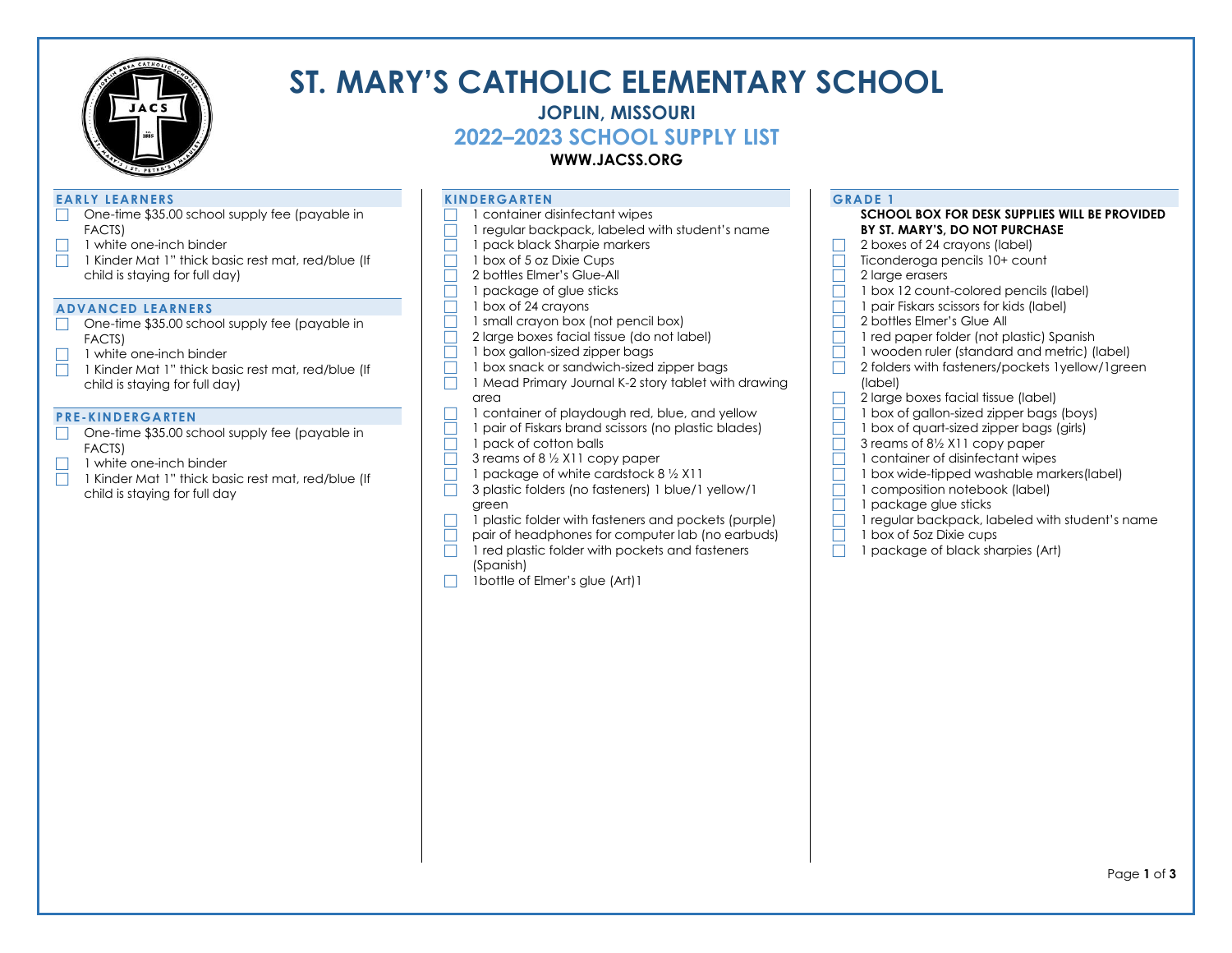

# **ST. MARY'S CATHOLIC ELEMENTARY SCHOOL**

## **JOPLIN, MISSOURI**

**2022–2023 SCHOOL SUPPLY LIST**

**WWW.JACSS.ORG**

### **GRADE 2**

### **SCHOOL BOX FOR DESK SUPPLIES WILL BE PROVIDED BY ST. MARY'S, DO NOT PURCHASE**

- 2 boxes of 24 crayons<br>
Ticonderoga pencils 1 Ticonderoga pencils 10+ count
- $\Box$  1 pair Fiskars for kids scissors
- $\overline{\Box}$  1 large eraser
- □ 2 folders with pockets 1 blue/1 yellow
- $\overline{\Box}$  2 boxes of wide-tipped markers
- $\overline{\Box}$  1 red paper folder (not plastic) Spanish
- 1 box quart-sized zipper bags
- 1 large box facial tissue (do not label)
- 1 wooden ruler (standard and metric)
- 1 regular backpack, labeled with student's name
- $\Box$  3 reams of 8 1/2 X11 copy paper
- $\Box$  1 containers of disinfectant wipes
- $\Box$  1 white 3 ring binder 1 inch with plastic sleeve on front cover
- $\Box$  1 Crayola watercolor 8 color<br> $\Box$  1 package black sharpies (Ar
	- 1 package black sharpies (Art)
- $\Box$  6 glue sticks
- $\Box$  1 bottle Elmer's glue
- $\overline{\Box}$  1 package wide lined notebook paper
- $\Box$  1 box Dixie cups

**GRADE 3**

#### **SCHOOL BOX FOR DESK SUPPLIES WILL BE PROVIDED BY ST. MARY'S, DO NOT PURCHASE \*DO NOT LABEL ITEMS UNLESS LISTED\***

- $\Box$  1 box 8 count-colored markers
- $\Box$  1 box 12 count-colored pencils
- 2 pkg Ticonderoga pencils 10+ count (20-25)
- $\Box$  2 boxes of 24 crayons
- $\Box$  2 large glue sticks
- $\overline{\Box}$  2 composition notebooks
- $\Box$  2 pink erasers
- $\Box$  1 red paper folder (not plastic) Spanish
- $\Box$  3 reams of 8  $\frac{1}{2}$  X11 copy paper
- $\Box$  2 containers of disinfectant wipes
- 1 bottle Elmer's Glue-All
- 1 regular backpack, labeled with student's name<br>
1 package black sharpies (Art)
- 1 package black sharpies (Art)<br>
1 Sterilite small pencil box (8 3/8
- 1 Sterilite small pencil box (8 3/8x5 5 5/8x 2 1/8)
- 1 box dry erase Expo marker (no yellow)<br>
Girls 1 box gallon size Ziploc bags
- (Girls) 1 box gallon size Ziploc bags
- $\Box$  (Boys) 1 box quart size Ziploc bags<br>  $\Box$  2 large boxes of Kleenex
- 2 large boxes of Kleenex<br>2 red pens
- 2 red pens
- **2 Bic Brita Liner Highlighter (yellow)**
- $\Box$  6 folders with pockets and fasteners 2 blue/2 green/2 yellow
- $\Box$  1 red paper folder (not plastic) Spanish

| <b>GRADE 4</b>                                                 |
|----------------------------------------------------------------|
| SCHOOL BOX FOR DESK SUPPLIES WILL BE PROVIDED                  |
| BY ST. MARY'S, DO NOT PURCHASE                                 |
| 1 box 8 count-colored markers                                  |
| 1 box 12 count-colored pencils                                 |
| 12 #2 yellow wooden pencils                                    |
| 1 box 24 count crayons                                         |
| 1 pair Fiskars for kids scissors                               |
| 1 bottle Elmer's Glue-All                                      |
| 1 ruler (standard and metric)                                  |
| 1 box Ziploc bags (girls sandwich size/boys' gallon-<br>sized) |
| 1 pkg. loose-leaf notebook paper (wide ruled)                  |
| 4 pocket folders with fasteners                                |
| (1 green/1 yellow/1 purple/1 blue)                             |
| 2 spiral notebooks 1 subject with pocket (1 blue/1)<br>red)    |
| 1 large eraser                                                 |
| I regular backpack, labeled with student's name                |
| 1 red paper folder (not plastic) Spanish                       |
| 3 reams of 8 1/2 X11 copy paper                                |
| 1 red pen                                                      |
| 2 large Elmer's glue sticks                                    |
| 2 composition notebooks                                        |
| 2 containers of disinfectant wipes                             |
| 16 count package CRAYOLA watercolors (Art)                     |
| 1 black Sharpie                                                |
| 1 box facial tissue                                            |